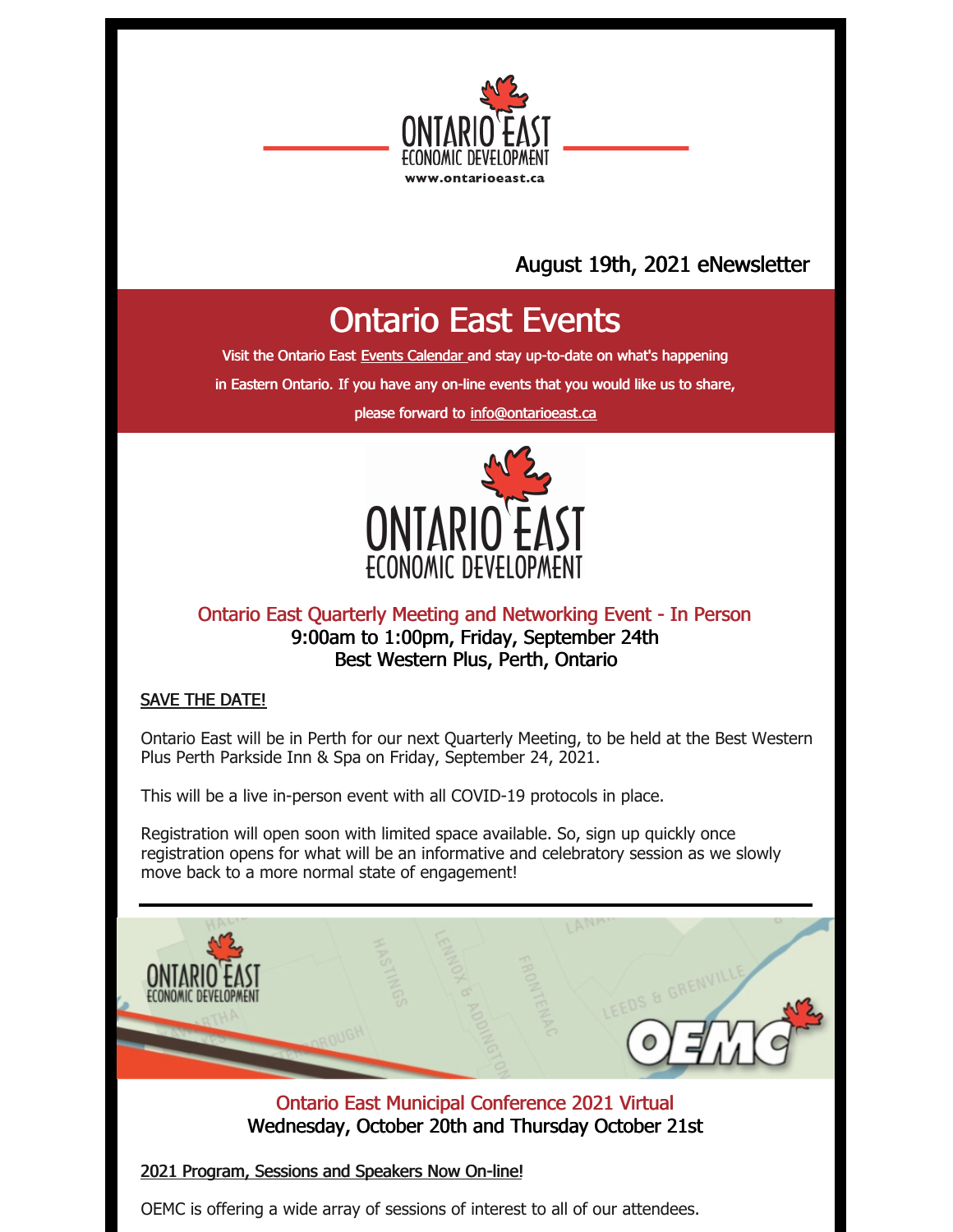With three streams (Economic Development, Municipal & Community Development and Workforce Development), we have a great line-up of topics and speakers for all our delegates.

**2021 [PROGRAM](https://oemc.ca/2021-program/) 2021 [SESSIONS](https://oemc.ca/session-descriptions-2021/) 2021 [SPEAKERS](https://oemc.ca/2021-speakers/)**

#### Registration Open

Ontario East is pleased to confirm that there has been no increase in our registration fees for this year.

Though Ontario East memberships are accorded to the individual, we are happy to extend the membership registration rate to any employee of a municipality or organization with at least one employee with an individual Ontario East membership.

**[REGISTER](https://oemc.ca/2021-registration/) NOW**

#### New this Year: Regional Receptions

OEMC is excited to announce there will be five locations in Eastern Ontario that will host opening receptions on Wednesday, October 20 at 4 p.m. after the first day of sessions. This is an opportunity for you to network with your friends and colleagues in unique locations with all required pandemic protocols in place! You can sign up for the Regional Reception closest to you when you register for the conference.

Thank you to our sponsors below who will each be hosting a reception in their region!



#### Reminder: EDO of the Year Award: Nomination Deadline - August 24th

Nominations are open to all Active and Associate members of the Ontario East Economic Development Commission. If you wish to nominate an individual, please complete the following Nomination Form, and submit to Ontario East by the deadline of 4:00 p.m. Friday, August 27th, 2021.

**EDO of the YEAR AWARD [NOMINATIONS](https://files.constantcontact.com/35c7e81d001/18802b7b-5c81-47a5-86f7-2d622c3bb928.docx?rdr=true) FORM**

#### Sponsorship Opportunities

Support OEMC and take advantage of the many opportunities to access OEEDC Members and OEMC attendees, including the opportunity to be featured in a Virtual Exhibit Showcase to highlight products and services, and the opportunity to present a session at the conference and afterwards.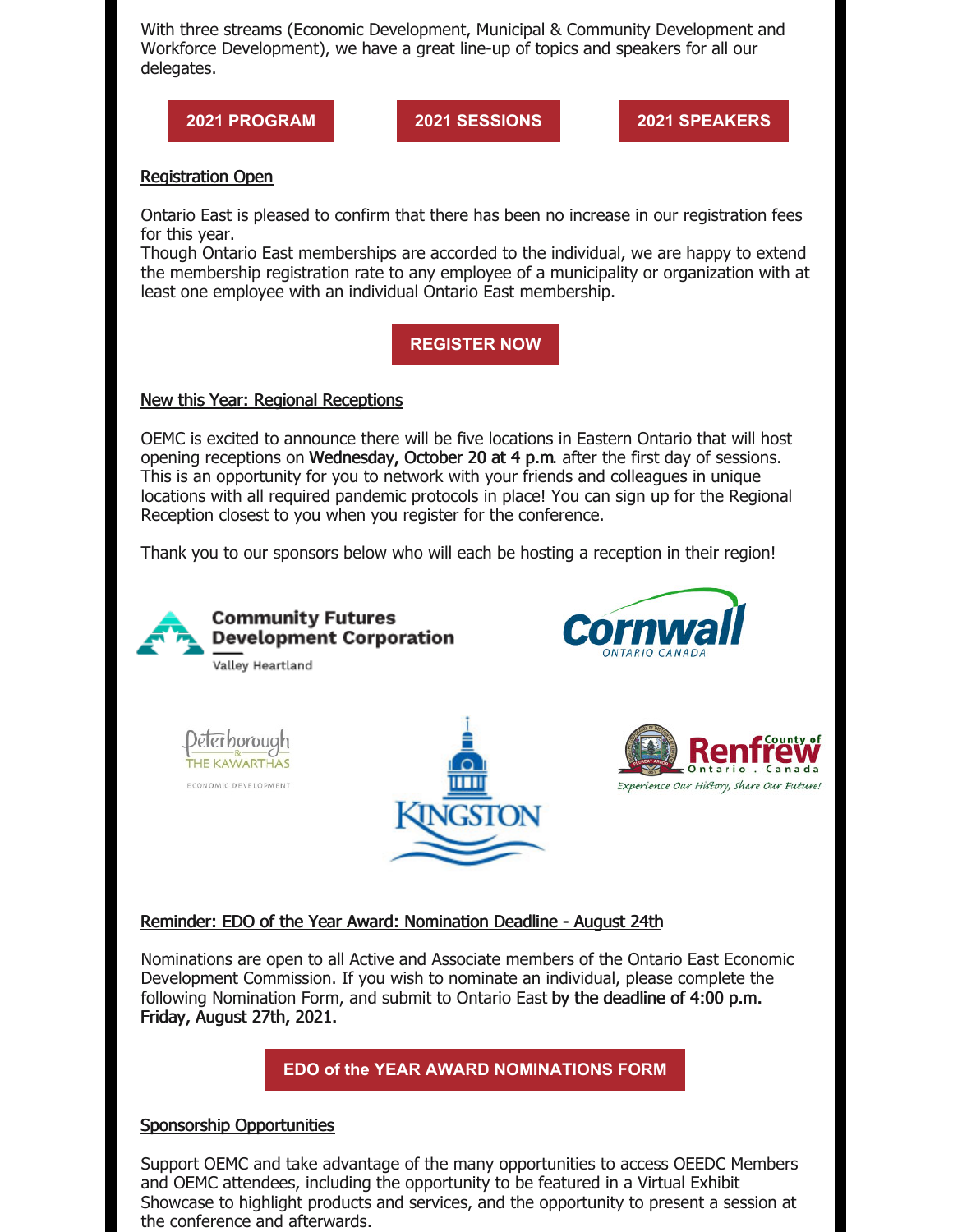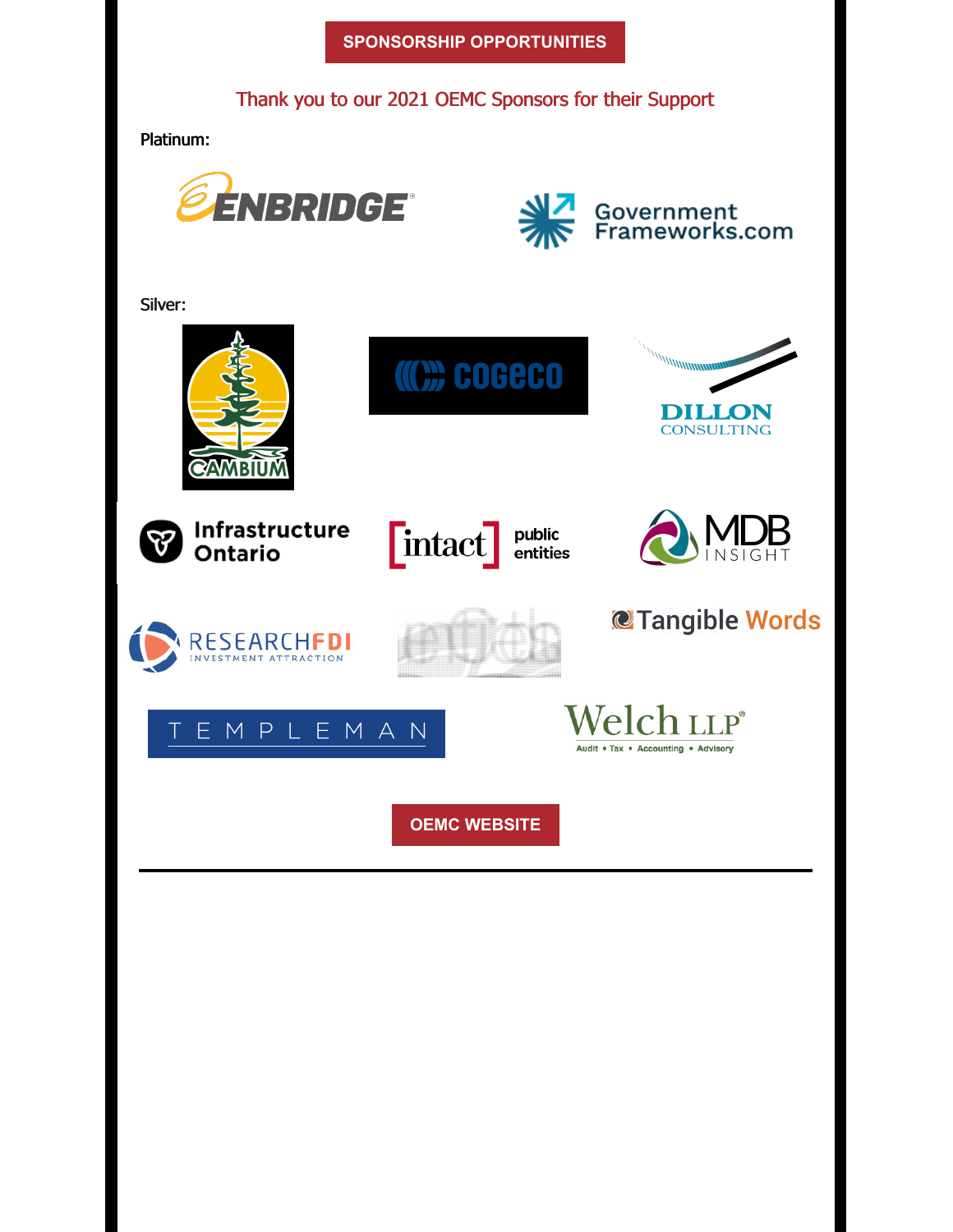# **SAVE THE DATE** 2021 Agri-Food Forum **November 3-4, 2021**



Join us for 2021 Municipal Agriculture Economic Development and Planning Forum taking place from November 3-4, 2021.

#### Innovation and Resiliency in the Agri-Food Sector

Learn about enabling innovation and resiliency in the agri-food sector. This virtual event will feature industry experts in discussions on agri-tech, entrepreneurship, exploring innovative ways of doing business and building a resilient agri-food sector in response to the COVID-19 pandemic.

An opportunity for those with an interest in regional and local economic development and land use planning to learn, network and share experiences.

Registration will open September 2021. Details and a full agenda will be available soon at yorklink.ca/agrifood







### Ontario East News

If you have any news that you would like us to share, please forward to [info@ontarioeast.ca](mailto:info@ontarioeast.ca)



Ontario East Talent Identification Support Project Update (OE-TISP)